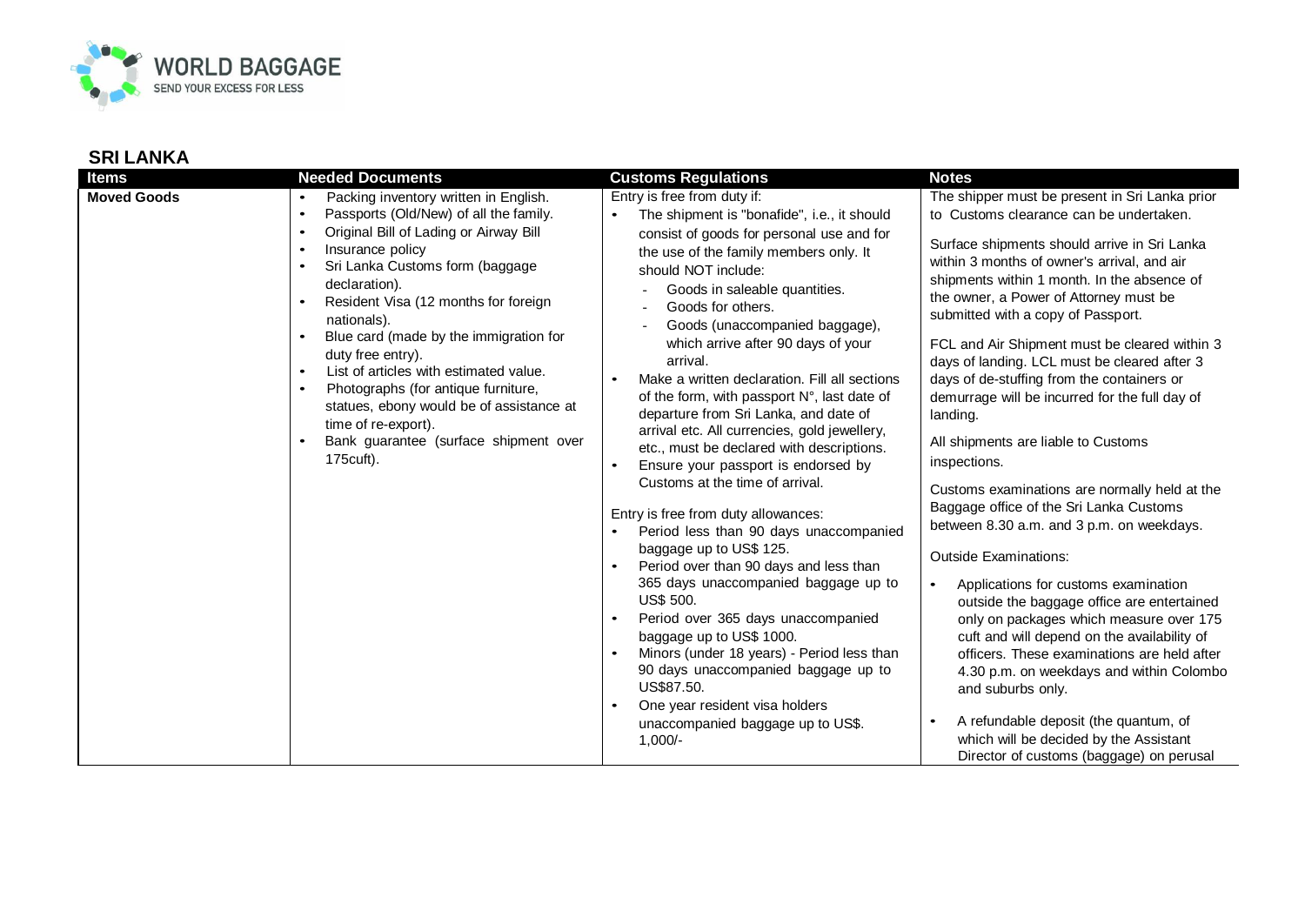

| <b>Items</b>            | <b>Needed Documents</b>                                                                                                                                                                                                                                                                     | <b>Customs Regulations</b>                                                                                                                                                                                                                                                                                                                                                                                                             | <b>Notes</b>                                                                                                                                                                                                                                                                                                                                                                                                                                                                                                                                                                                                                                                                                                                                                                                                                                                                                                                                 |
|-------------------------|---------------------------------------------------------------------------------------------------------------------------------------------------------------------------------------------------------------------------------------------------------------------------------------------|----------------------------------------------------------------------------------------------------------------------------------------------------------------------------------------------------------------------------------------------------------------------------------------------------------------------------------------------------------------------------------------------------------------------------------------|----------------------------------------------------------------------------------------------------------------------------------------------------------------------------------------------------------------------------------------------------------------------------------------------------------------------------------------------------------------------------------------------------------------------------------------------------------------------------------------------------------------------------------------------------------------------------------------------------------------------------------------------------------------------------------------------------------------------------------------------------------------------------------------------------------------------------------------------------------------------------------------------------------------------------------------------|
| <b>Diplomatic Goods</b> | Packing inventory written in English.<br>$\bullet$<br>Original Bill of Lading or Airway Bill<br>$\bullet$<br>Duty free certificate made by the Ministry<br>$\bullet$<br>of Foreign Affairs.<br>Copy of Passport - endorsed by the<br>$\bullet$<br>Ministry of foreign affairs in Sri Lanka. | Duty percentage is as follows:<br>Duty 25%, 10%, or 2.5%<br>Surcharge 20% Of The Duty amount<br>VAT 10% or 20%<br>If Applicable Excise Duty 15%, 35%, 65% of the<br>declared Value.<br>Port and Airport Levy 1% of the value.<br>All relevant customs declaration forms for<br>clearance must be signed by consignee at<br>destination (No photocopies will be accepted).<br>Duty free - only if clearance certificate is<br>produced. | of the valued inventory list attached to the<br>application for an outside examination)<br>must be advanced by the consignee in the<br>form of cash or bank guarantee valid for six<br>months.<br>The above deposit would be refunded if:<br>Duty is not payable or<br>On payment of the appraised duty payable.<br>Owner's contact details, delivery address and<br>packing inventories should be clearly written on<br>the B/L. Total numbers of packages on the<br>inventory, B/L and other related documents<br>should tally.<br>Goods should be declared as used personal<br>and household effects.<br>All documents should be in possession of the<br>destination agent at least 5 days prior to<br>arrival of shipment.<br>Obtaining duty exception from the Ministry takes<br>approximately 7-10 days minimum.<br>All documents should be in possession of the<br>destination agent at least 5 days prior to<br>arrival of shipment. |
| <b>Motor Vehicles</b>   | Duty Free Clearance Certificate - made<br>$\bullet$<br>by the Ministry of Foreign Affairs in Sri<br>Lanka.                                                                                                                                                                                  |                                                                                                                                                                                                                                                                                                                                                                                                                                        |                                                                                                                                                                                                                                                                                                                                                                                                                                                                                                                                                                                                                                                                                                                                                                                                                                                                                                                                              |
|                         | Manufacturers receipt/insurance<br>$\bullet$<br>Original Bill of Lading/ Passport.<br>$\bullet$                                                                                                                                                                                             | Duties/Taxes - Subject to local agent valuation.                                                                                                                                                                                                                                                                                                                                                                                       | Shipments must be cleared within 3 days of<br>landing or demurrage will be incurred from the                                                                                                                                                                                                                                                                                                                                                                                                                                                                                                                                                                                                                                                                                                                                                                                                                                                 |

.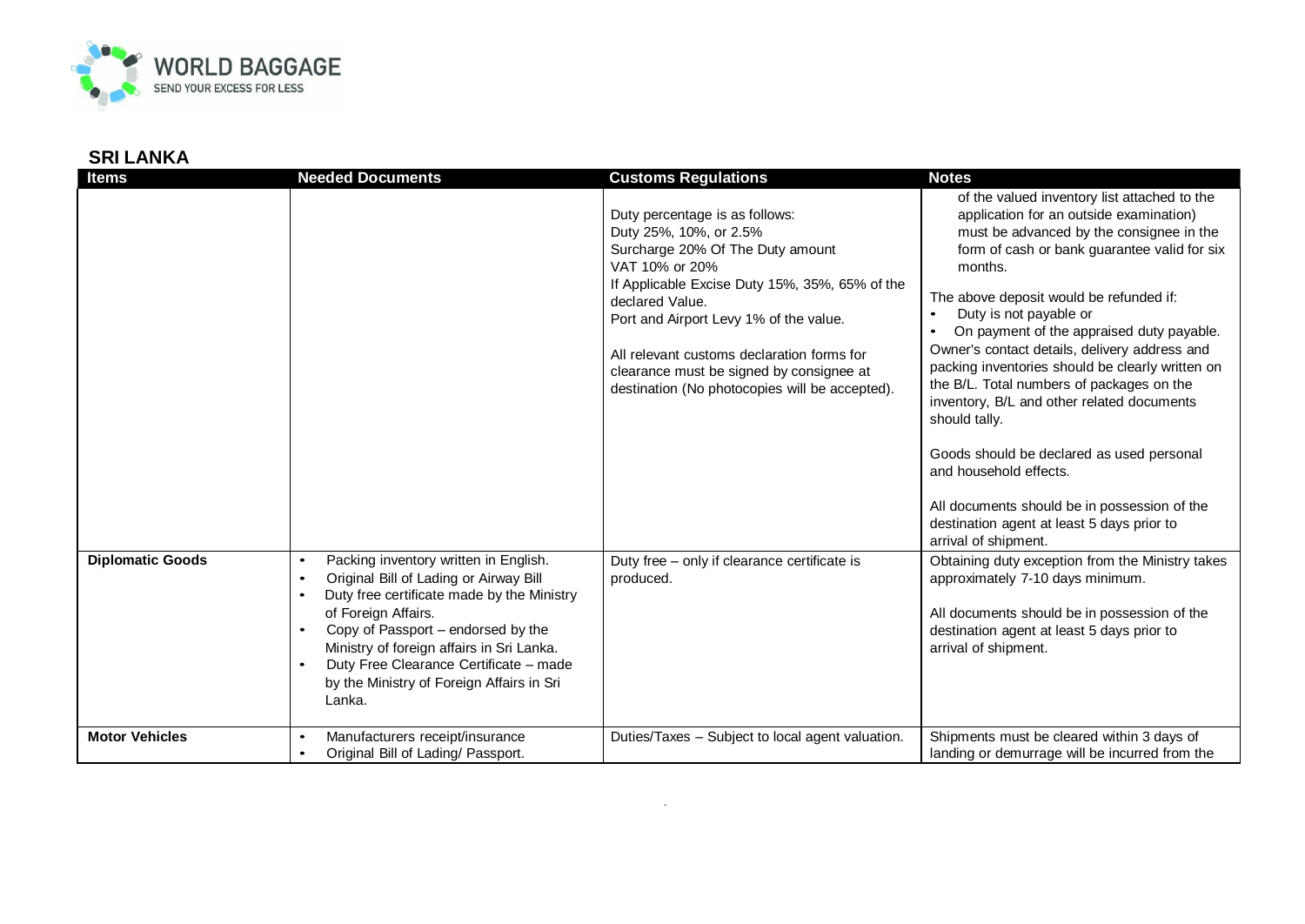

| Items                    | <b>Needed Documents</b>                                                                                                                                                                                                                                                                                                                                                                                                                                                                                                                                                          | <b>Customs Regulations</b>                                                                                                                        | <b>Notes</b>                                                                                                                                                                                                                                                                                                                                                                                                                                                                                                                                                                                                                                                                                                                                                                                                                                                                           |
|--------------------------|----------------------------------------------------------------------------------------------------------------------------------------------------------------------------------------------------------------------------------------------------------------------------------------------------------------------------------------------------------------------------------------------------------------------------------------------------------------------------------------------------------------------------------------------------------------------------------|---------------------------------------------------------------------------------------------------------------------------------------------------|----------------------------------------------------------------------------------------------------------------------------------------------------------------------------------------------------------------------------------------------------------------------------------------------------------------------------------------------------------------------------------------------------------------------------------------------------------------------------------------------------------------------------------------------------------------------------------------------------------------------------------------------------------------------------------------------------------------------------------------------------------------------------------------------------------------------------------------------------------------------------------------|
| <b>Boats with engine</b> | Original Registration Certificate (written<br>in English).<br>Keys/Exchange Control approval<br>$\bullet$<br>Import license is required for cars over 3<br>$\bullet$<br>years old and for vans and dual-purpose<br>vehicles over 5 years old.<br>Transport Ministry Approval (for left-hand<br>drive).<br>Insurance policy<br>$\bullet$<br>Tin Certificate and G.S.T. Certificate.<br>$\bullet$<br>RMV cancellation Certificate from<br>country of origin.<br>Marine condition Certificate issued at<br>$\bullet$<br>origin.<br>Letter of Credit or Direct Payment.<br>$\bullet$ | Petrol vehicles: least duty of 80%<br>utmost duty of 90%<br>Diesel vehicle : least duty 175%<br>utmost duty of 200%<br>Liable to payment of duty. | first day of landing.<br>The car will be in the Port for customs valuation<br>etc., for a minimum of 7 working days. There<br>will be demurrage incurring for the car, which<br>has to be pre-paid by customer prior to<br>clearance.<br>Customs examinations are normally held at the<br>Motor vehicle yard of the Sri Lanka Customs<br>between 8.30 a.m. and 3 p.m.<br>If motor vehicle is being shipped with<br>personal effects in a container, the vehicle<br>must be loaded in front (near the door) of the<br>container.<br>Import License could be obtained from The<br>Import Controller, Control department, 75, 1/3,<br>1st floor, Hemas Building, Colombo 1<br>Tel: 00 94 11 232 6774 / 2324386.<br>All documents should be in possession of the<br>destination agent at least 5 days prior to<br>arrival of shipment.<br>The boat will be in the port for approvals for a |
|                          | Import licence – for engine exceeding<br>$\bullet$<br>25hp.<br>Exchange control approval/List of items.<br>$\bullet$<br>Bill of Lading / Manufacturers invoice.<br>$\bullet$<br>Defence Ministry/Fisheries Ministry<br>Approval.                                                                                                                                                                                                                                                                                                                                                 |                                                                                                                                                   | minimum of 10-12 working days. There will be<br>demurrage incurring, which has to be pre-paid<br>by customer prior to clearance.                                                                                                                                                                                                                                                                                                                                                                                                                                                                                                                                                                                                                                                                                                                                                       |
| <b>Motorcycles</b>       | Keys<br>$\bullet$                                                                                                                                                                                                                                                                                                                                                                                                                                                                                                                                                                | Liable to payment of duty.                                                                                                                        | The motorcycle will be in the port for approvals                                                                                                                                                                                                                                                                                                                                                                                                                                                                                                                                                                                                                                                                                                                                                                                                                                       |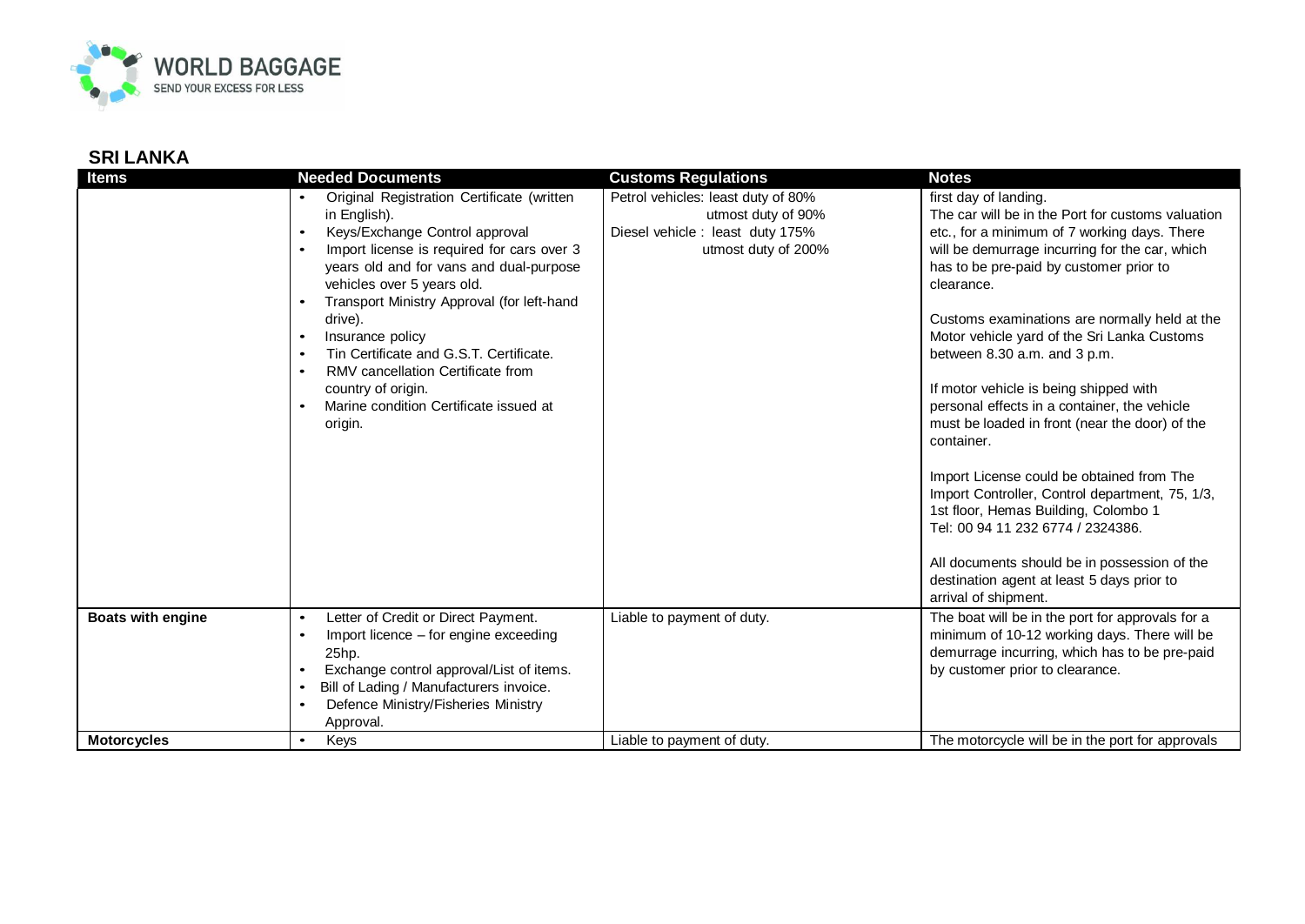

| <b>Items</b>                                     | <b>Needed Documents</b>                                                                                                                                                                                                                                                                                               | <b>Customs Regulations</b>                                                                                                                                                                                                                                        | <b>Notes</b>                                                                                                                                           |
|--------------------------------------------------|-----------------------------------------------------------------------------------------------------------------------------------------------------------------------------------------------------------------------------------------------------------------------------------------------------------------------|-------------------------------------------------------------------------------------------------------------------------------------------------------------------------------------------------------------------------------------------------------------------|--------------------------------------------------------------------------------------------------------------------------------------------------------|
|                                                  | Manufacturer invoice/Insurance.<br>Original Registration Certificate (English<br>$\bullet$<br>translation).<br>Exchange control approval.<br>$\bullet$                                                                                                                                                                | Engine capacity not exceeding 125 c.c.<br>Customs Duty 10%, Surcharge 20% Vat 10%<br>Port Levies 1% of the declared value.<br>Engine capacity not exceeding 125cc-200cc                                                                                           | for a minimum of 7 working days. There will be<br>demurrage incurring, which has to be pre-paid<br>by customer prior to clearance.                     |
|                                                  | Original Bill of Lading/ Passport.<br>$\bullet$<br>Chamber of Commerce Certificate.<br>$\bullet$<br>Import licence - for engine exceeding<br>250c.c.<br>Certificate of registration cancellation -<br>$\bullet$<br>from the country of origin.                                                                        | Customs Duty 10%, Surcharge 20% Vat 10%<br>Port Levies 1% + excise duty 5% of the<br>declared value.<br>Engine capacity exceeding -200 c.c.<br>Customs Duty 10%, Surcharge 20% Vat 10%<br>Port Levies 1% + excise duty 15% of the<br>declared value.              | If motorcycle is being shipped with personal<br>effects in a container, the motorcycle must be<br>loaded in front (near the door) of the<br>container. |
| <b>Donated Items</b>                             | Exchange control approval.<br>$\bullet$<br>Packing inventory written in English.<br>$\bullet$<br>Original Bill of Lading or Airway Bill<br>$\bullet$<br>Receipt/ Import license.<br>$\bullet$<br>Letter of credit or direct payment - value<br>$\bullet$<br>exceeding USD 1.000.00.<br>Tin / vat registration number. | Liable to duty.- if duty waiver is not obtained<br>from the Finance Ministry and Social Service<br>Ministry, the following taxes should be paid:<br>Duty Percentage is as follows -<br>Customs duty 25%<br>Vat 20% or 10%<br>Surcharge 20% of the declared value. | Do not underestimate. There will be penalties and<br>high duties.                                                                                      |
| <b>Furniture new/office</b>                      | Exchange control approval.<br>$\bullet$<br>Packing inventory written in English.<br>$\bullet$<br>Original Bill of Lading or Airway Bill<br>$\bullet$<br>Receipt/ Import license.<br>$\bullet$<br>Letter of credit or direct payment.<br>$\bullet$                                                                     | Liable to payment of duty.<br>Customs Duty 25%, Surcharge 20% Vat 20%<br>Port / Airport Levies 1% of the declared value.                                                                                                                                          | Do not underestimate. There will be penalties and<br>high duties.                                                                                      |
| Mechanical devices, spare parts                  | Packing inventory written in English.<br>$\bullet$<br>Exchange control approval.<br>$\bullet$<br>Proof of purchase.<br>$\bullet$<br>Original Bill of Lading or Airway Bill<br>$\bullet$<br>Letter of credit or direct payment.<br>$\bullet$<br>Tin number & GST registration number.<br>$\bullet$                     | Liable to payment of duty.                                                                                                                                                                                                                                        | Do not underestimate. There will be penalties and<br>high duties.                                                                                      |
| Phones, satellite dish<br>antenna, Fax machines, | Packing inventory written in English.<br>$\bullet$<br>Original Bill of Lading or Airway Bill<br>$\bullet$                                                                                                                                                                                                             | Liable to payment of duty.                                                                                                                                                                                                                                        | Goods will be detained by customs until<br>telecom approval has been obtained.                                                                         |